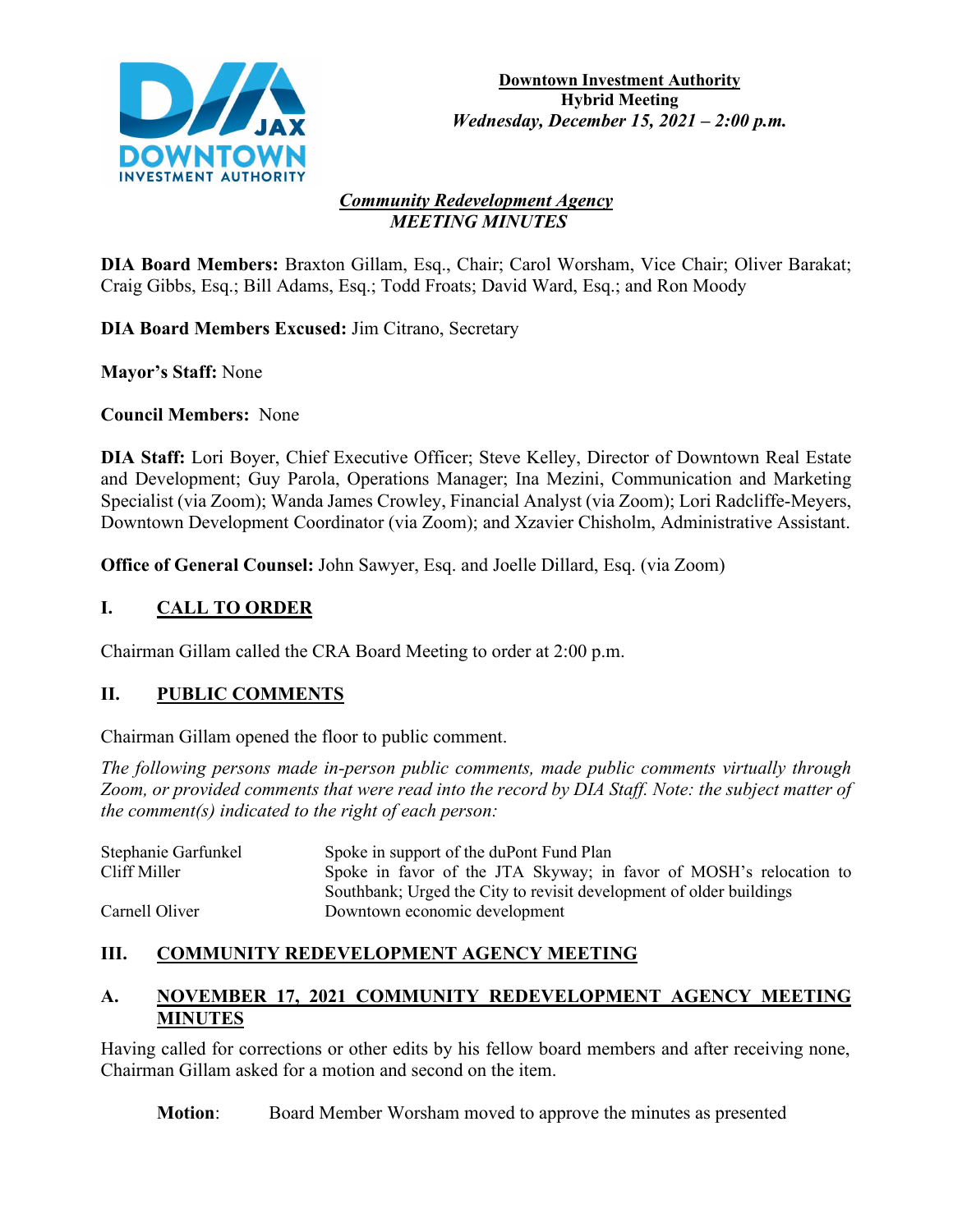Downtown Investment Authority CRA Meeting Minutes – Wednesday, December 15, 2021 at 2:00 p.m. Page 2 of 4

**Seconded:** Board Member Moody seconded the motion

**Vote: Aye: 8 Nay: 0 Abstain: 0**

**THE MOTION PASSED UNANIMOUSLY 8-0-0.**

### **B. RESOLUTION 2021-12-02: SIDEWALK ENHANCEMENT GRANT MODIFICATION**

**A RESOLUTION OF THE DOWNTOWN INVESTMENT AUTHORITY ("DIA") AMENDING THE TARGETED RETAIL ACTIVATION: FOOD AND BEVERAGE ESTABLISHMENTS PROGRAM ("FAB-REP") GUIDELINES, AS A PART OF THE DOWNTOWN RETAIL ENHANCEMENT FORGIVABLE LOAN PROGRAM, AND THE SIDEWALK ENHANCEMENT FORGIVABLE LOAN FOUND THEREIN, BY MODIFYING AND FORMALIZING THE REQUIREMENTS OF THE STAND-ALONE SIDEWALK ENHANCEMENT FORGIVABLE LOAN, THE SPECIFICS OF WHICH ARE INCLUDED HERETO AS EXHIBIT 'A'; AUTHORIZING ITS CHIEF EXECUTIVE OFFICER ("CEO") TO TAKE ALL NECESSARY ACTION TO EFFECTUATE THE PURPOSES OF THIS RESOLUTION; PROVIDING FOR AN EFFECTIVE DATE.**

Chairman Gillam called on DIA's Steve Kelley to present the resolution.

Mr. Kelley introduced the resolution which amends the FAB-REP guidelines with the intention of remedying the stand-alone Sidewalk Enhancement Grant.

Chairman Gillam called for discussion.

Seeing no discussion, Chairman Gillam called for a motion.

**Motion**: Board Member Gibbs moved to approve Resolution 2021-12-02 as presented

**Second:** Board Member Worsham seconded the motion

Chairman Gillam called for a vote.

**Vote: Aye: 8 Nay: 0 Abstain: 0**

### **THE MOTION PASSED UNANIMOUSLY 8-0-0.**

#### **C. RESOLUTION 2021-12-03: RIVERFRONT ACTIVATION**

**A RESOLUTION OF THE DOWNTOWN INVESTMENT AUTHORITY ("DIA") IN SUPPORT OF CREATING A VIBRANT AND PUBLICLY ACCESSIBLE DOWNTOWN RIVERFRONT BY PRIORITIZING RIVERFRONT CAPITAL**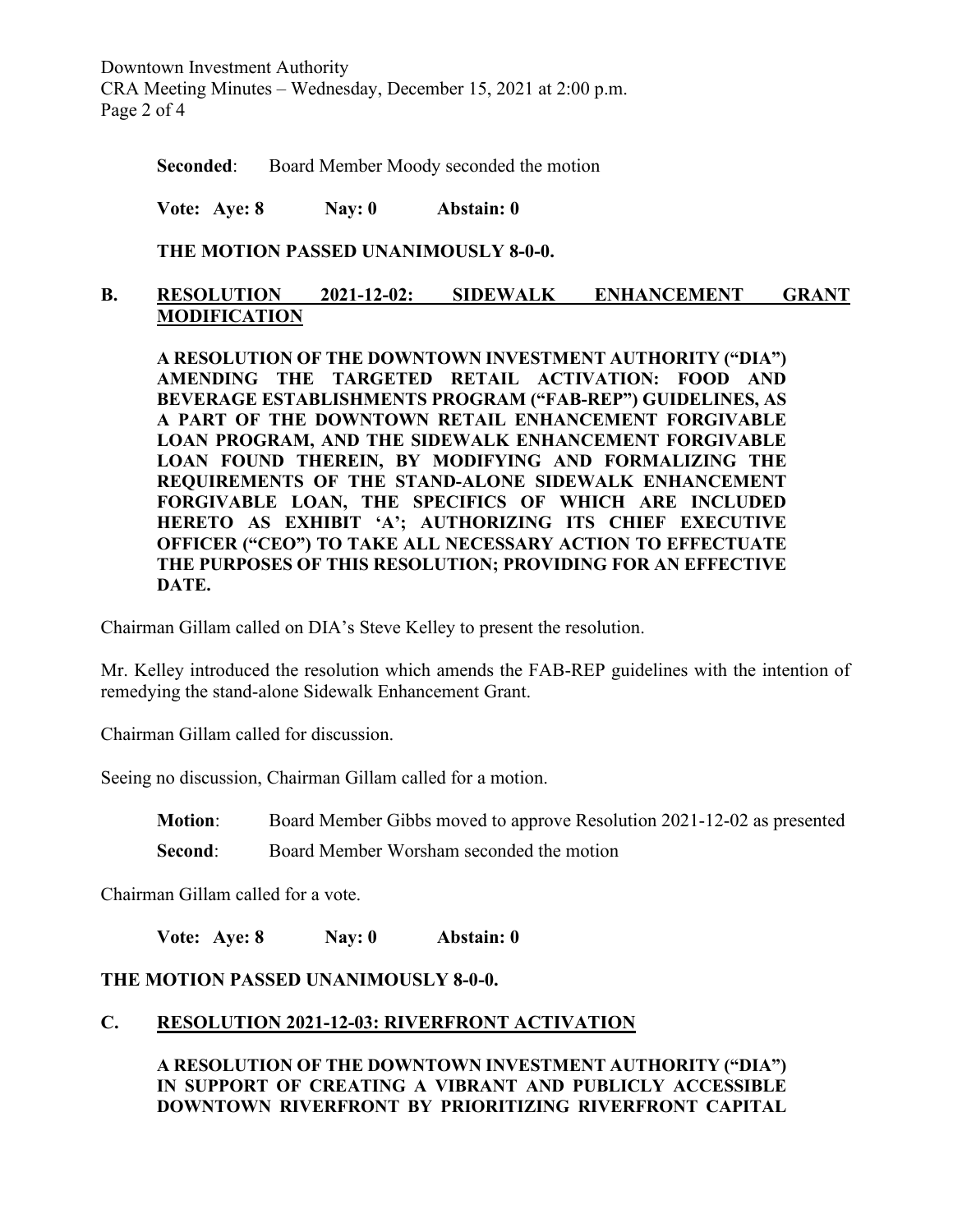Downtown Investment Authority CRA Meeting Minutes – Wednesday, December 15, 2021 at 2:00 p.m. Page 3 of 4

> **IMPROVEMENTS AND IMPLEMENTING THE IDENTIFIED RECOMMENDATIONS OF THE JESSIE BALL DUPONT FUND RIVERFRONT PARKS ACTIVATION PLAN; INSTRUCTING ITS CHIEF EXECUTIVE OFFICER TO TAKE ALL NECESARRY ACTIONS TO EFFECTUATE THE PURPOSE OF THIS RESOLUTION; PROVIDING FOR AN EFFECTIVE DATE.**

Chairman Gillam called on CEO Boyer to present the resolution.

CEO Boyer provided an overview of the resolution, stating that it directs the DIA to incorporate the Jessie Ball duPont Fund Riverfront Parks Activation Plan recommendations into the BID/CRA Plan and implement the general concepts and principles, as well as prioritize the riverfront Capital Improvement Plans.

| <b>Motion:</b> | Board Member Worsham moved to approve Resolution 2021-12-03 as |  |  |  |  |  |  |  |
|----------------|----------------------------------------------------------------|--|--|--|--|--|--|--|
|                | presented                                                      |  |  |  |  |  |  |  |
| Second:        | Board Member Froats seconded the motion                        |  |  |  |  |  |  |  |

Chairman Gillam called for discussion from the board.

Board Member Barakat expressed his support for the resolution but noted the difficulty of implementing a wholistic approach and stated that he would like to know how exactly the City plans to practice this approach.

Chairman Gillam asked how does incorporating the duPont plan restrict the board's ability to take action. CEO Boyer responded that the duPont plan will not serve as a governing document, but its recommendations will be built into individual BID/CRA projects.

Chairman Gillam called for a vote.

**Vote: Aye: 8 Nay: 0 Abstain: 0**

**THE MOTION PASSED UNANIMOUSLY 8-0-0.**

#### **D. RESOLUTION 2021-12-04: RESCIND 2021-06-03**

**A RESOLUTION OF THE DOWNTOWN INVESTMENT AUTHORITY ACTING AS THE COMMUNITY REDEVELOPMENT AGENCY BOARD OF THE COMBINED NORTHSIDE EAST AND NORTHWEST COMMUNITY REDEVELOPMENT AREA (CRA) FORMALLY RESCINDING RESOLUTION 2021-06-03 AND RELEASING THE COMMITMENT OF \$100,000 OF FY 20-21 FUNDS WITHIN THE NORTHBANK PARKS AND PROGRAMMING ACTIVITY; PROVIDING AN EFFECTIVE DATE.**

Chairman Gillam called upon CEO Boyer to present the resolution.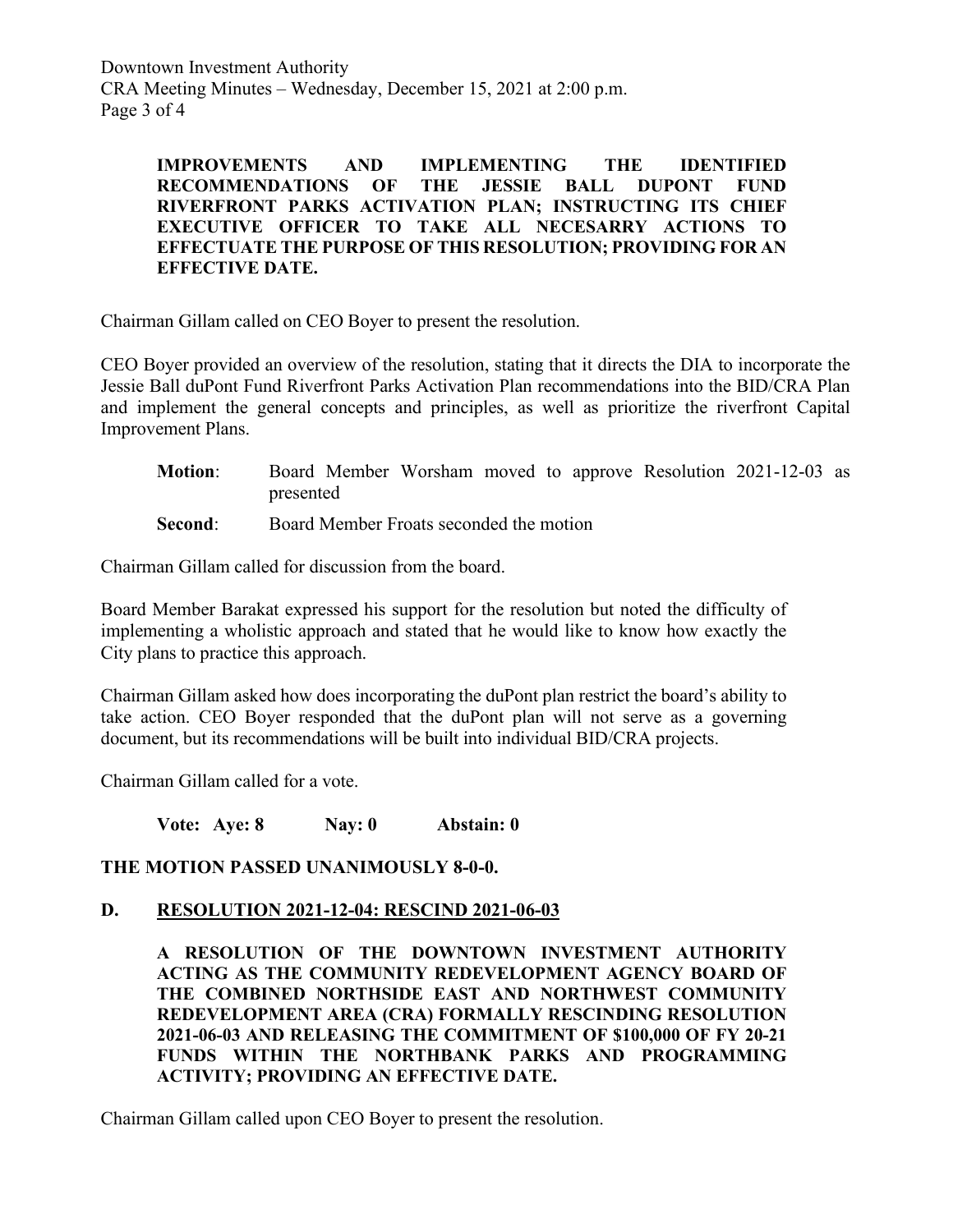Downtown Investment Authority CRA Meeting Minutes – Wednesday, December 15, 2021 at 2:00 p.m. Page 4 of 4

CEO Boyer provided an overview of the resolution, stating that it seeks to rescind Resolution 2021- 06-03, releasing the commitment of \$100,000 of FY 20-21 funds within the Northbank Parks and Programming Activity. DVI informed the DIA that the intended ice-skating rink program is no longer feasible to implement this year.

Chairman Gillam called for a motion.

**Motion**: Board Member Froats moved to approve Resolution 2021-12-04 as presented **Second:** Board Member Moody seconded the motion

Chairman Gillam called for board comments. Seeing none, Chairman Gillam called for a vote.

**Vote: Aye: 8 Nay: 0 Abstain: 0**

#### **THE MOTION PASSED UNANIMOUSLY 8-0-0.**

**ADJOURNMENT:** The Community Redevelopment Agency proceedings are adjourned at 2:29 p.m.

*The written minutes for this meeting are only an overview of what was discussed. For verbatim comments of this meeting, a recording is available upon request. Please contact Xzavier Chisholm at [xchisholm@coj.net](mailto:xchisholm@coj.net) to acquire a recording of the meeting.*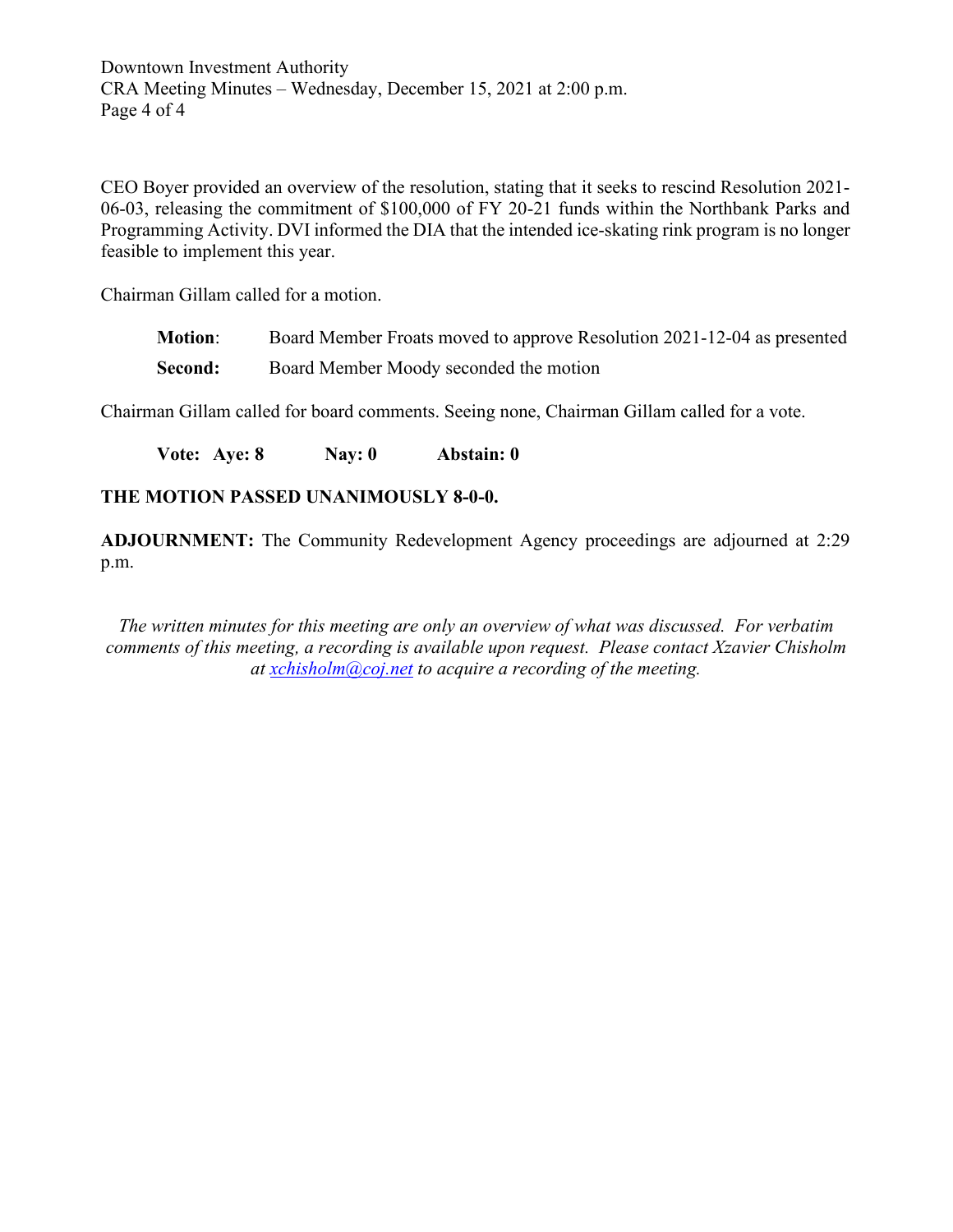

#### *Downtown Investment Authority MEETING MINUTES*

**DIA Board Members:** Braxton Gillam, Esq., Chair; Carol Worsham, Vice Chair; Oliver Barakat; Craig Gibbs, Esq.; Bill Adams, Esq.; Todd Froats; David Ward, Esq.; and Ron Moody

**DIA Board Members Excused:** Jim Citrano, Secretary

**Mayor's Staff:** None

**Council Members:** None

**DIA Staff:** Lori Boyer, Chief Executive Officer; Steve Kelley, Director of Downtown Real Estate and Development; Guy Parola, Operations Manager; Ina Mezini, Communication and Marketing Specialist (via Zoom); Wanda James Crowley, Financial Analyst (via Zoom); Lori Radcliffe-Meyers, Downtown Development Coordinator (via Zoom); and Xzavier Chisholm, Administrative Assistant.

**Office of General Counsel:** John Sawyer, Esq.; and Joelle Dillard (via Zoom)

**CALL TO ORDER:** Chairman Gillam called to order the Downtown Investment Authority Board Meeting at 2:29 p.m.

### **IV. DOWNTOWN INVESTMENT AUTHORITY MEETING**

# **A. NOVEMBER 17, 2021 DOWNTOWN INVESTMENT AUTHORITY BOARD MEETING APPROVAL OF THE MINUTES**.

Having called for corrections or other edits by his fellow board members and after receiving none, Chairman Gillam asked for a motion and second on the item.

**Motion**: Board Member Moody moved to approve the minutes as presented

**Seconded:** Board Member Worsham seconded the motion

Chairman Gillam called for a vote.

**Vote: Aye: 8 Nay: 0 Abstain: 0**

### **THE MOTION PASSED UNANIMOUSLY 8-0-0**

# **B. RESOLUTION 2021-12-01: 600 PARK STREET HOME2SUITES**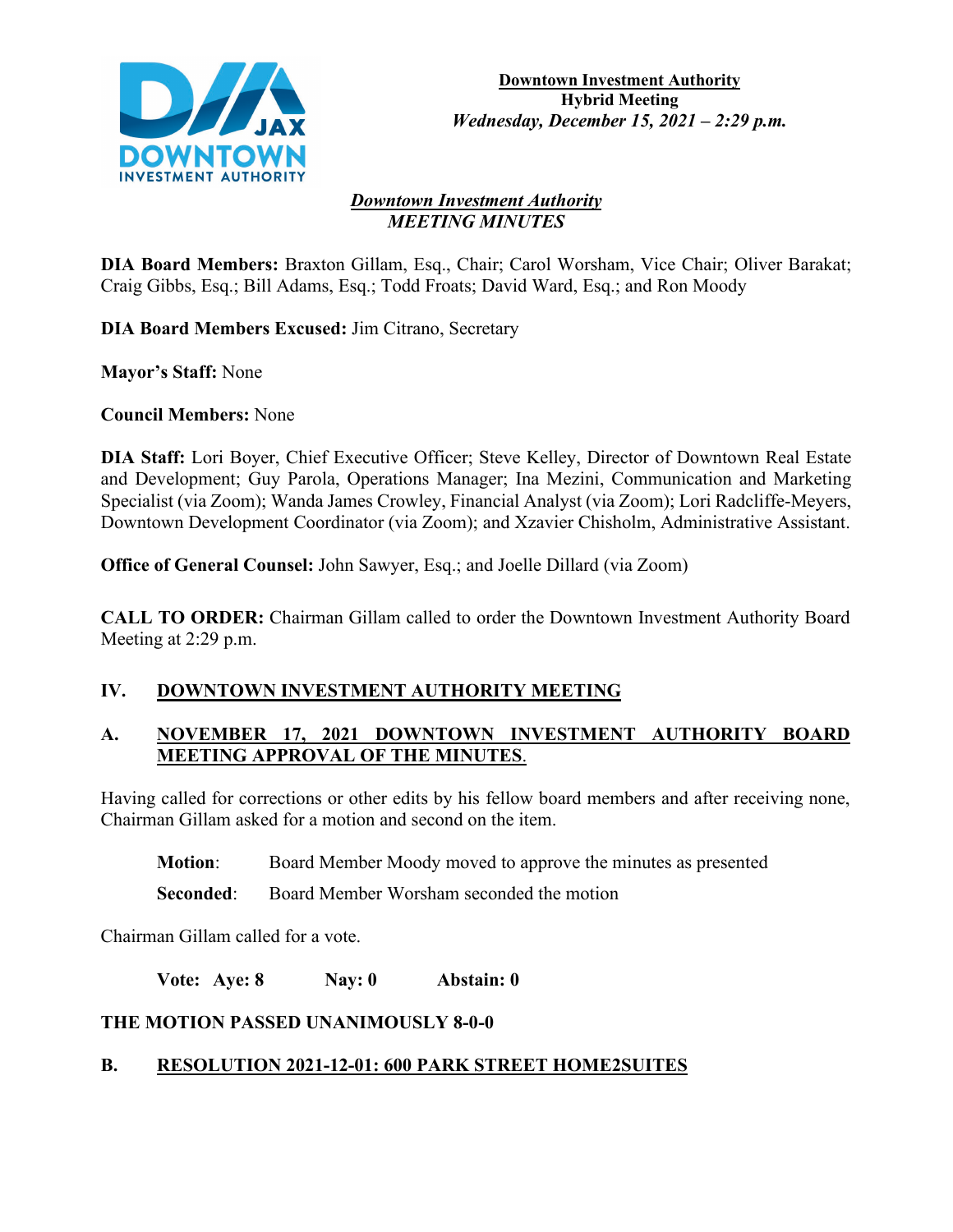Downtown Investment Authority DIA Meeting Minutes – Wednesday, December 15, 2021 – 2:29 p.m. Page 2 of 4

> **A RESOLUTION OF THE DOWNTOWN INVESTMENT AUTHORITY RECOMMENDING CITY COUNCIL APPROVAL OF A DOWNTOWN ECONOMIC DEVELOPMENT GRANT FOR THE HOME2SUITES PROJECT; AUTHORIZING THE CHIEF EXECUTIVE OFFICER (THE "CEO") TO NEGOTIATE A REDEVELOPMENT AGREEMENT REGARDING THE SAME BETWEEN THE CITY OF JACKSONVILLE, DOWNTOWN INVESTMENT AUTHORITY, AND KELCO BROOKLYN, LLC; AUTHORIZING THE CEO OF THE DOWNTOWN INVESTMENT AUTHORITY TO EXECUTE SUCH AGREEMENT; PROVIDING AN EFFECTIVE DATE.**

Chairman Gillam called on DIA's Steve Kelley to present the resolution.

Mr. Kelley provided an overview of the resolution, stating that it proposes an economic development grant for construction of a six-story, 100 room, select-service, extended stay hotel under the Home2Suites brand of Hilton Hotel properties at 600 Park Street. The development will include leasable space for a restaurant and amenities. Mr. Kelley noted the following regarding Exhibit A of the Resolution:

- 1) Funding on the grant will begin on each successive anniversary of the substantial completion date of the project.
- 2) The board to consider item 7 on page 5 which is the criteria for eligibility for funding under DEDG should the ownership structure change.
- 3) DIA staff and the developer have agreed on item 8 of page 5.

Board Member Adams noted that the developer previously applied for a REV grant but was not eligible. Board Member Adams asked if there are limitations on what can be negotiated with the developer regarding the currently proposed incentive. CEO Boyer responded that there are no restrictions, other than consistency and precedent.

Responding to a question from Board Member Adams, Mr. Kelley stated that the 5-year period was established based on the 4 Seasons deal and for purposes of consistency, but it can be changed at the board's discretion.

Board Member Adams noted that with the current language, Andy Allen, George Leone or Kelley Slay could reduce their ownership to a de minimis amount and continue to be eligible for funding.

CEO Boyer responding to a question from Board Member Froats, commented that the risk associated with a REV grant do not apply to this economic incentive because it is a flat amount.

Board Member Ward expressed that the revisions to Exhibit A need more attention, but he is still in favor of the project.

Chairman Gillam asked if there is a timing issue if the board were to defer the resolution. Steve Diebenow, representing the developer, responded that it would present a timing issue and the developer needs to secure their interest rates before the Federal government raises rates.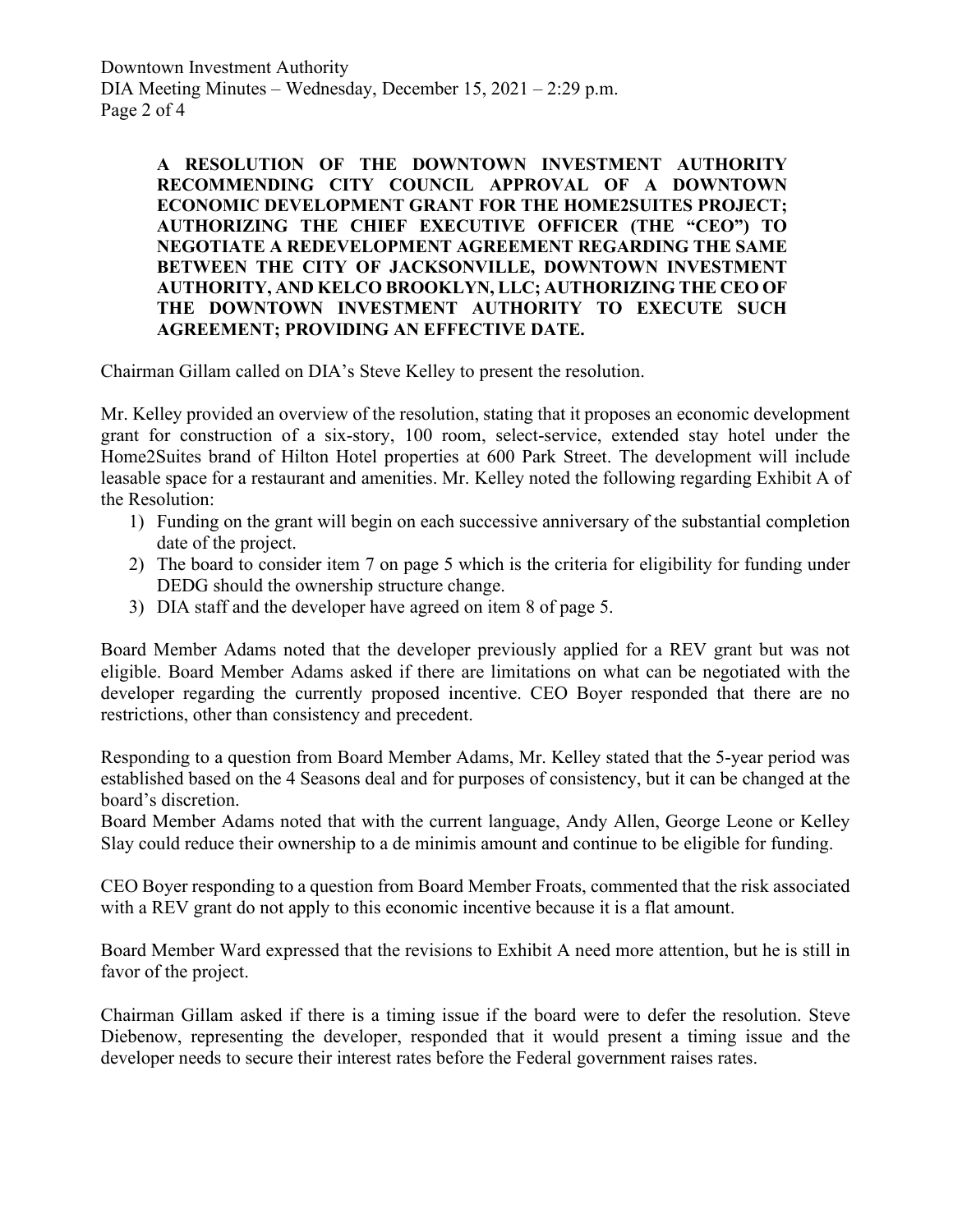Downtown Investment Authority DIA Meeting Minutes – Wednesday, December 15, 2021 – 2:29 p.m. Page 3 of 4

Board Member Gibbs expressed that the proposed deal is rushed, and DIA staff should take more time to negotiate with the developer.

| <b>Motion:</b> | Board Member Moody moved to approve Resolution 2021-12-01 with the 5- |
|----------------|-----------------------------------------------------------------------|
|                | year option                                                           |

**Second:** Board Member Gibbs seconded the motion

A **friendly amendment** was provided by Board Member Worsham and accepted by Board Member Moody, directing DIA staff to negotiate the following into the RDA:

1) Andy Allen, George Leone, and Kelley Slay shall maintain operational control and majority ownership during the 5 years following closing on the agreements

Chairman Gillam called for a vote on the amendment to the resolution.

**Vote: Aye: 6 Nay: 2 Abstain: 0**

### **THE MOTION PASSED 6-2-0 (Adams, Ward)**

Chairman Gillam called for discussion on the resolution as amended.

Mr. Diebenow stated for the record that the sentiment of the board laid out in the amended resolution is agreeable in leu of timing concerns.

Chairman Gillam called for a vote.

**Vote: Aye: 6 Nay: 2 Abstain: 0**

#### **THE MOTION PASSED 6-2-0 (Adams, Ward)**

#### **V. NEW BUSINESS**

CEO Boyer stated that Board Members Worsham and Citrano have agreed to serve on the scoring committee of the Ford on Bay disposition. Stephanie Burch and CEO Boyer will also serve on the committee.

Chairman Gillam called for a vote of support regarding the scoring committee selections.

**Vote: Aye: 8 Nay: 0 Abstain: 0**

### **VI. CEO INFORMATIONAL BRIEFING**

CEO Boyer provided the following update:

- NOD Closing Dates:
	- o Churchwell Lofts 12/14
	- o Ford on Bay 12/22